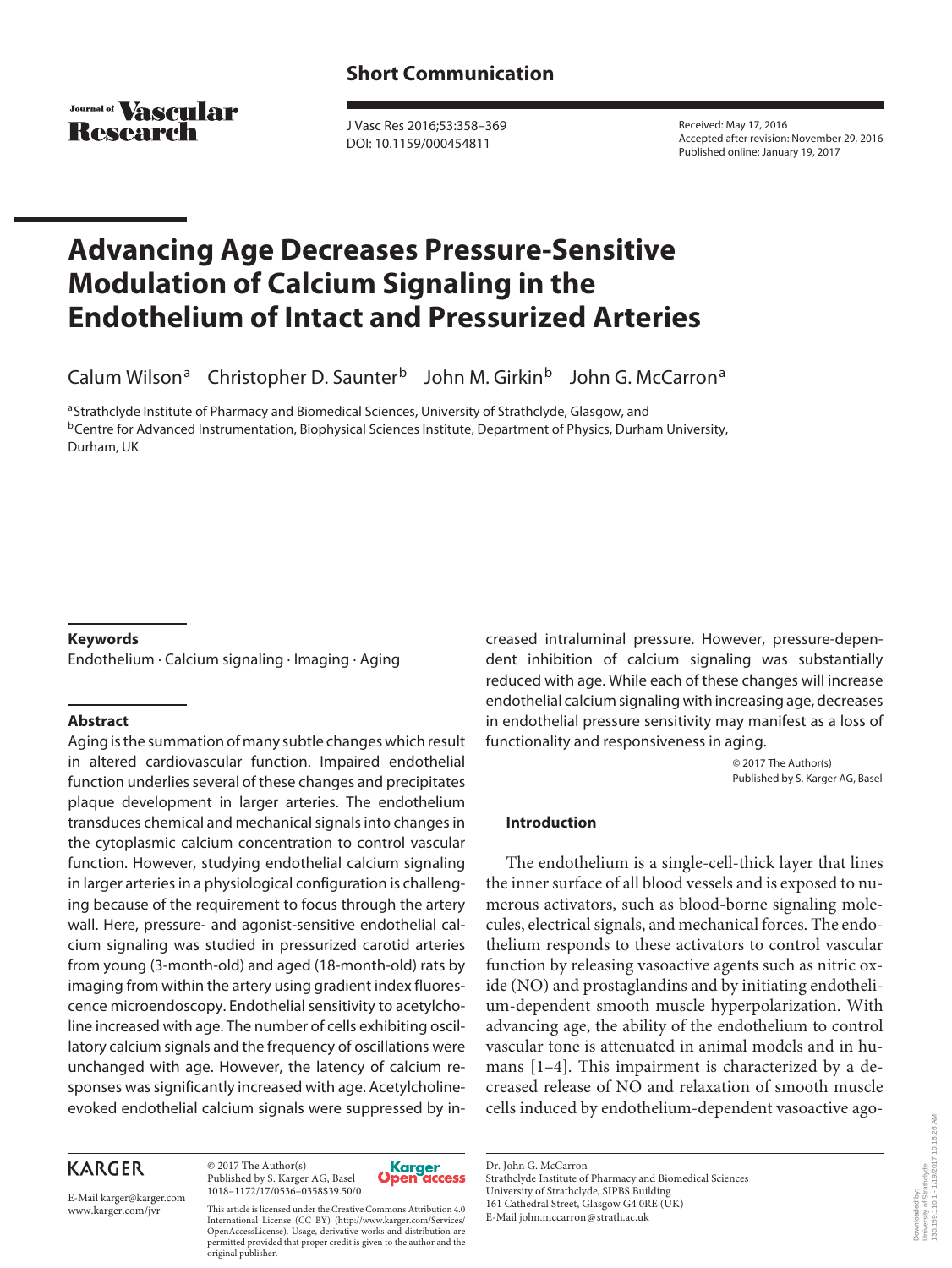nists such as acetylcholine (ACh) [5–8]. In addition to functional changes, aging is associated with significant structural changes in the arterial wall, including increased vessel stiffness, luminal diameter, and wall thickness [9– 11]. The physiological and pathophysiological importance of structural changes is highlighted by the use of pulse wave velocity – an indicator of arterial stiffness [12] – as a predictor of cardiovascular mortality [13–15] . However, whilst several clinical end-points, such as pulse wave velocity, have been established to assess cardiovascular risk and guide treatment intervention, the underlying mechanisms responsible for functional changes in the arterial wall remain unclear.

A rise in endothelial cytoplasmic  $Ca^{2+}$  concentration  $([Ca<sup>2+</sup>]$  is a major trigger for the agonist-induced production of NO [16–18]. Central, therefore, to an understanding of the endothelial control of the vasculature is an appreciation of  $Ca^{2+}$  signaling in native endothelial cells. Activation of several endothelial receptor systems initiates biphasic increases in intracellular  $Ca^{2+}$  that result from  $Ca^{2+}$  release from the endoplasmic reticulum (ER) and  $Ca<sup>2+</sup>$  entry across the plasma membrane. For example, muscarinic receptor-mediated biphasic increases in  $[Ca^{2+}]$  consist of an initial transient increase in intracellular  $Ca^{2+}$ , due to inositol trisphosphate (IP<sub>3</sub>)-mediated release from the ER, followed by a sustained elevation maintained by  $Ca^{2+}$  influx from the extracellular space [19, 20]. The age-dependent reduction in the production of NO may be causally related to altered endothelial  $Ca^{2+}$ signaling occurring via either influx or release. However, in cut open (en face) murine aorta, muscarinic (carbachol) IP<sub>3</sub>-mediated endothelial Ca<sup>2+</sup> signaling was unaltered with increasing age [21]. In other studies, the sustained phase of the  $Ca^{2+}$  signal generated, by a maximal concentration of ACh, was increased in intact endothelial tubes isolated from the superior epigastric artery of aged mice [22]. This result suggests that  $Ca^{2+}$  influx activated by ACh (believed to occur via TRP channels [23, 24]) was augmented with advanced age. However, somewhat unexpectedly,  $Ca^{2+}$  influx occurring via TRP channels (activated by  $H_2O_2$ ) was reduced in aging animals as assessed by a ruthenium red block of the  $H_2O_2$ -induced  $Ca^{2+}$  rise [22].

 In addition to chemical activators, endothelial signaling is regulated by mechanical forces such as pressure. Relatively little is known about how pressure affects endothelial  $Ca^{2+}$  signaling in intact arteries, and changes that occur with age are largely unknown. Recently, in intact pressurized arteries, we reported that the magnitude of agonist-evoked endothelial  $Ca^{2+}$  signals decreased as pressure was increased [25] . The pressure-dependent attenuation of endothelial  $Ca^{2+}$  signaling may underlie the reduced endothelium-dependent relaxation that occurs at increased intraluminal pressures in animal models  $[26-28]$  and in humans  $[29, 30]$ . The pressure-sensitive decrease in  $Ca^{2+}$  signaling arose due to compression and flattening of endothelial cells which produced a restricted diffusive environment for  $Ca^{2+}$  release to proceed from the lumen of the store to the cytoplasm [25]. With advancing age, endothelial cells become thinner, and the luminal diameter of arteries increase [11, 31, 32]. As such, agonist-evoked endothelial  $Ca^{2+}$  signaling may be differently regulated in aged, compared to young, animals subject to similar mechanical loading.

In humans, significant cardiovascular changes occur into middle age, and so this is an important age group to study physiological changes. To investigate whether or not agonist-evoked and mechanical control of endothelial  $Ca^{2+}$  signaling was altered with age, we studied endothelial responses in intact and pressurized carotid arteries. Larger arteries, like the carotid artery, are sites where many of the most serious forms of cardiovascular diseases (e.g., atherosclerosis) develop, and these begin with endothelial dysfunction [33]. Furthermore, whilst often considered a simple conduit artery, the carotid artery contributes significantly to the control of cerebrovascular blood flow and cerebral vascular resistance [34, 35] . In the present study, responses in aged (18-monthold) and young (3-month-old) rats were compared. Whilst relating rat ages to a human equivalent is not straightforward, 3-month-old rats are probably equivalent to young humans ( ∼ 10 years old) and 18-monthold rats equivalent to middle-aged humans ( ∼ 45 years old) [36].

 Studying the effects of mechanical forces like pressure on endothelial function (and dysfunction) in larger arteries in a physiological configuration has been particularly challenging because of the difficulties in visualizing the endothelium through the thick artery wall. Assessment of endothelial function in large arteries has, as a result, been largely indirect [37]. In the present study we investigated endothelial  $[Ca^{2+}]_i$  signaling responses to ACh using gradient index (GRIN) fluorescence endomicroscopy [25, 38]. The results show that the sensitivity of endothelial cells to ACh is increased, while the pressure-dependent suppression of endothelial  $Ca^{2+}$  signaling is attenuated in the older rats (18 months). Thus, altered pressure-sensitive endothelial  $Ca^{2+}$  signaling may, at least in part, explain the reduction in endothelium-dependent responses (endothelial dysfunction) seen with age.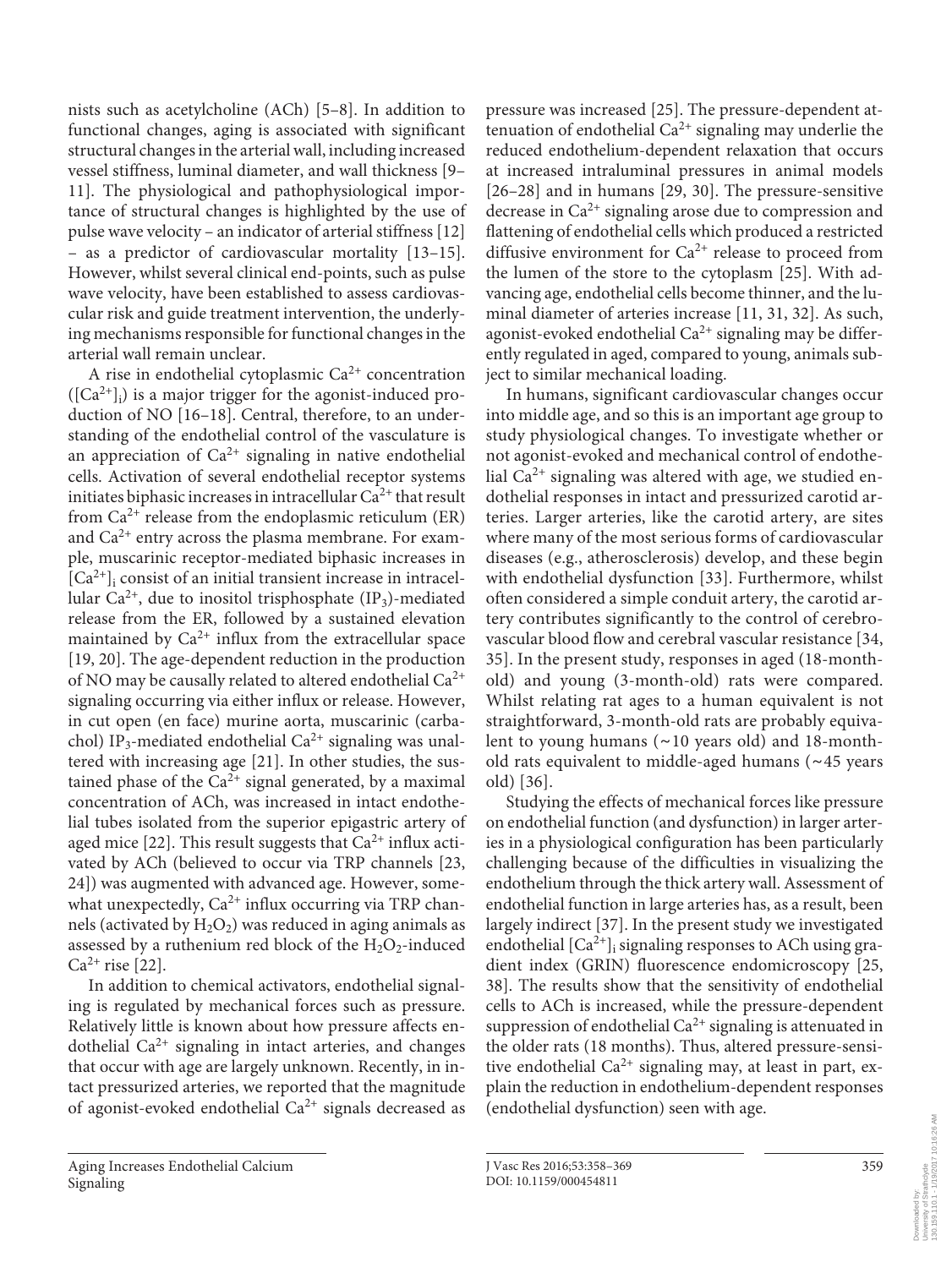**Fig. 1.** Population-wide concentration-dependent response in the endothelium of pressurized arteries from aged animals. **a** A simplified schematic diagram that illustrates GRIN microendoscopy of pressurized arteries. The cannula (left side) was used to pressurize the arteries. **b** An image of the endothelium obtained by probing the lumen of a pressurized (60 mm Hg) carotid artery from an aged (18-month-old) rat. Scale bar, 100 μm *.* **c** Representative baseline corrected and time-aligned  $(F/F_0)$  $Ca<sup>2+</sup>$  signals (black lines) and average (red lines; see online version for colors) of a population of endothelial cells, imaged across a single FOV, in response to various concentrations of ACh (60 mm Hg). **d** Individual traces of the  $Ca^{2+}$  levels in a single endothelial cell (from data shown in **c**) illustrating the evolution of the  $Ca^{2+}$  response of a single cell as the level of activation (ACh concentration) is increased. **e** Average endothelial  $Ca^{2+}$  activity (derived from traces shown in **c** ), showing the increased  $Ca^{2+}$  responses to increasing ACh concentrations. The averaged response is the combined activity of the number of cells activated and the amplitude of the response in the field of cells.



#### **Methods**

#### *Ethical Approval*

 All animal care and experimental procedures were carried out with the approval of the University of Strathclyde Animal Welfare and Ethical Review Body and authorized under UK Home Office regulations (Animals [Scientific Procedures] Act 1986, UK). Young (3-month-old) and aged (18-month-old) male Sprague-Dawley rats (250–350 g) were killed by overdose of pentobarbital sodium (intraperitoneal injection, ≥ 200 mg/kg; schedule 1 procedure; Animal [Scientific Procedures] Act 1986, UK). Subsequently, carotid arteries were quickly removed and placed in chilled physiological saline solution (PSS; pH 7.4) composed of (in mM): NaCl (145), KCl (4.7), MOPS (3-[N-morpholino]propane-sulfonic acid) (2.0),  $\text{NaH}_2\text{PO}_4$  (1.2), glucose (5.0), EDTA (ethylenediaminetetraacetic acid) (0.02),  $MgCl<sub>2</sub> (1.17)$ , and CaCl<sub>2</sub> (2.0).

## *Microendoscopic Ca 2+ Imaging and Analyses*

 $Ca<sup>2+</sup>$  signaling was monitored in the endothelium of pressurized arteries using GRIN microendoscopy (Fig. 1a, b), as previously described [25, 38] . In brief, artery segments ( ∼ 20 mm long) were mounted onto cannula in a custom imaging bath, flushed with PSS for 10 min (150 μL/min) to remove blood, pressurized to 60 mm Hg, and then equilibrated at 37 ° C for 30 min. The endothelium was selectively loaded with a  $Ca<sup>2+</sup>$  indicator by perfusing the lumen with PSS containing Oregon Green BAPTA-1/AM (20 μ M*;* OGB-1/AM; No. O-6807; Invitrogen, Carlsbad, CA, USA) and Pluronic F127 (P-3000MP; Invitrogen). Once the  $Ca^{2+}$  indicator was introduced to the lumen, flow was stopped, and the endothelium allowed to load for 30 min. The final (working) concentrations of Pluronic F127 and DMSO were 0.04 and 0.96%, respectively. Following loading, excess dye was then flushed from the lumen (10 min; 150 μL/min), the distal cannula was removed, and the artery was mounted onto a side-viewing GRIN microendoscopic-imaging probe and repressurized. Throughout the loading procedure, the artery was continuously superfused with PSS that was warmed to 37°C before entering the bath.

 Following equilibration, arteries were stimulated by direct application of ACh, delivered to the bath by a handheld pipette. A 30-s baseline period was recorded before each application of ACh and  $Ca<sup>2+</sup>$  responses were recorded for 60 s after addition of ACh to the bath solution. Noncumulative concentration response experiments were carried out in arteries pressurized to 60 mm Hg; 60 mm Hg was selected because it is an exceptionally widely used pressure in myograph studies permitting comparison of the present results to the findings of others. During all imaging experiments, superfusion was halted to avoid movement artifacts, and the reported concentrations of ACh are final bath concentrations. Note that the ACh concentration when applied to the outside of the artery is 1,000 fold higher than required when ACh has free

130.159.110.1 - 1/19/2017 10:16:26 AM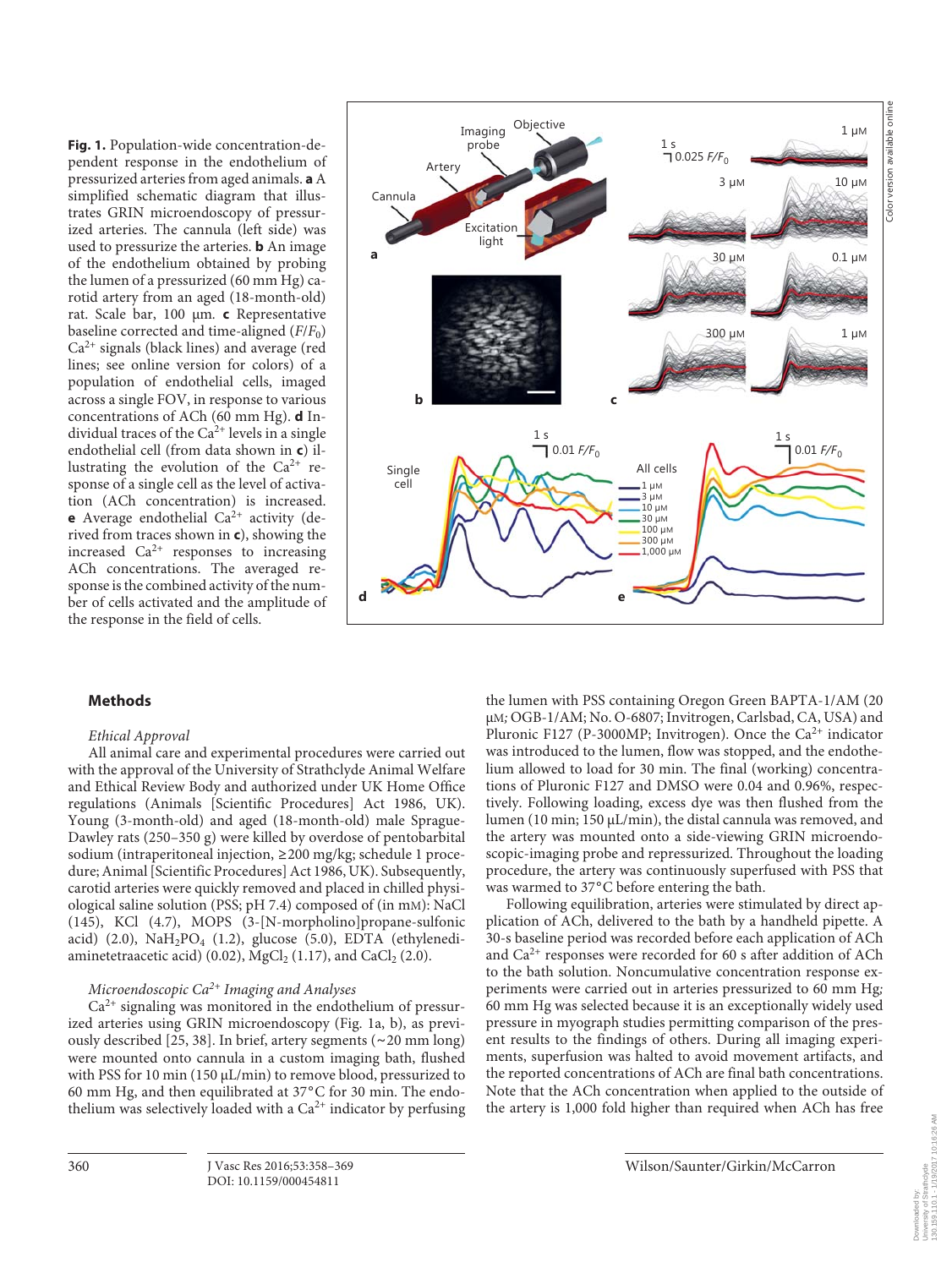access to the endothelium (i.e., in an en face preparation [38] ). Following each image acquisition, superfusion was recommenced  $(5 \text{ ml} \times \text{min}^{-1})$  to wash ACh from the bath, and arteries were allowed to reequilibrate for 20 min before the next stimulation. Importantly, in these experiments, the response of each individual endothelial cell was matched across each ACh concentration. The response of individual cells was normalized to the maximal averaged response. Endothelial  $Ca^{2+}$  signaling was also assessed at various intraluminal pressures. In pressure experiments, arteries were first stimulated with 100 μM ACh at 60 mm Hg, as this concentration was found to activate the majority of cells in the field of view (FOV). Following washout of ACh, intraluminal pressure was increased, from 60 to 110 mm Hg and subsequently from 110 to 160 mm Hg. Arteries were allowed to equilibrate at each experimental pressure for 20 min before stimulation. In the pressure change experiments, matching of individual cells was not possible because of cell movement that occurred as artery diameter changed. The response of individual cells was normalized to the maximal averaged response at 60 mm Hg. In all experiments, images were acquired at 5 Hz using μManager software [39] .

### *Data Analysis and Statistics*

A single carotid artery was studied from each animal.  $Ca^{2+}$  signals from individual endothelial cells were extracted using a semiautomated image processing procedure, as previously described [25, 38] . Fluorescence signals were expressed as baseline-corrected values  $(F/F_0)$ , calculated by dividing the raw signals by the average value of a 50-frame (10-s) preceding ACh-evoked  $Ca^{2+}$  activity. For visual clarity,  $F/F_0$  signals were aligned with respect to their peak rate of change using a custom analysis script written in Python [25, 38]. For each cellular signal, our custom Python script calculated derivate Ca<sup>2+</sup> signals  $(d(F/F_0)/dt)$  and extracted the magnitude of the peak rate of change and the time at which it occurred. A cell was considered "active," i.e., exhibited a  $Ca^{2+}$  transient, if the magnitude of the peak rate of change exceeded 3 times the noise level in the same cell. The noise level was defined as the standard deviation of that cell's rate-of-change signal during the baseline period. If a cell was considered active, peak  $F/F_0$  values were measured automatically from the maximum  $F/F_0$  value that occurred within 5 s (25 frames) following the time at which the peak in the derivate signal occurred – a time long enough for the peak  $F/F_0$  value to have occurred and the transient usually to have started declining. The peak  $F/F_0$  values (expressed as change in baseline-corrected fluorescence intensity;  $\Delta F/F_0$ ) thus represent the maximal  $F/F_0$  value of each cell's response immediately following the initiation of  $Ca^{2+}$  activity, i.e., the magnitude of the initial ACh-induced peak. Summary ΔF/F<sub>0</sub> values are expressed as means ± SEM of *N* cells from *n* animals. Curves were fitted to normalized concentration response data using Graphpad Prism 6.0 (Graph-Pad Software, USA). The maxima and minima of the curves were constrained to unity and zero, respectively. Calculated curve-fit parameters (half maximal effective concentration;  $EC_{50}$ ) are presented with 95% confidence intervals and were compared statistically using the extra sum-of-square F test.

To objectively analyze  $Ca^{2+}$  oscillations, peaks were identified from derivate Ca<sup>2+</sup> traces ( $d(F/F_0)/dt$ ), using a "zero-crossing detection" algorithm written in Python. The zero-crossing detector identified peaks that rose more than 3-fold the standard deviation of baseline (the first 50 frames of the recording) noise and provided a list of times of "zero crossing" which were organized into

sequential pairs. The sign of the critical point of the derivate signal between each pair was used to determine whether the preceding "zero crossing" corresponded to a peak or nadir in the  $F/F_0$  signal. The zero-crossing detection algorithm thus provided the time of each peak in each  $Ca^{2+}$  which was used to automatically extract conventional measurements (e.g., amplitude) from the corresponding  $F/F_0$  data. Oscillatory cells were defined as those exhibiting two or more peaks (initial ACh-induced peak plus at least one additional oscillation peak). The fractions of oscillatory cells in young and aged animals were compared statistically using 1-way ANOVA. To analyze oscillation frequencies, the number of peaks occurring within a 60-s period after ACh-induced activation was calculated for each oscillatory signal and compared using a hierarchical (nested) 1-way ANOVA. Curves were fitted to normalized temporal distributions (jitter profiles) using Origin 9.1. The center of curves and peaks were constrained to zero and unity, respectively. Calculated curve-fit parameters (full width at half maximum, FWHM) were compared statistically using the extra sumof-square *F* test. Pressure data (peak Δ *F* / *F*0 ) were compared statistically using 2-way nested ANOVA (with Tukey's post hoc test as appropriate) in Minitab 17 (Minitab Inc., USA). Biologic replicate (animal) was treated as a random effect. A value of  $p < 0.05$  was considered statistically significant in all tests.

# **Results**

# *Effect of Age on Concentration-Dependent ACh-Evoked Endothelial Ca 2+ Signaling*

 Endothelial cells of intact and pressurized rat carotid arteries from young animals exhibit heterogeneous concentration-dependent rises in  $[Ca^{2+}]_i$  in response to ACh (Fig. 2a) [38]. The  $Ca^{2+}$  response across the endothelium of arteries from aged animals was also heterogeneous (Fig. 1). Increasing ACh concentration  $(1 \mu M)$  to  $1 \mu M$ ) resulted in both a graded increase in the number of cells activated and the amplitude of response in each cell (Fig. 1c, d, 2b). Note that the ACh concentration when applied to the outside of the artery is ∼ 1,000-fold higher than required when ACh has free access to the endothelium (i.e., in an en face preparation [38] ). The temporal characteristics of the  $Ca^{2+}$  signals also evolved as the ACh concentration increased. Transient  $Ca^{2+}$  increases occurred at lower ACh concentrations (e.g.,  $1 \mu$ M), and sustained increases with repetitive oscillations occurred at higher ACh concentrations (e.g., above  $3 \mu$ M; Fig. 1d). While the behavior of individual cells was complex, the aggregate  $Ca^{2+}$  response of the endothelial cell population was a smoothly graded  $[Ca^{2+}]$  increase with ACh concentration (Fig. 1e, 2c). To illustrate the *total* endothelial response, peak  $\Delta F/F_0$  values were averaged across the endothelial cell population (Fig. 1e; analogous to traditional photometry measures). Inspection of the data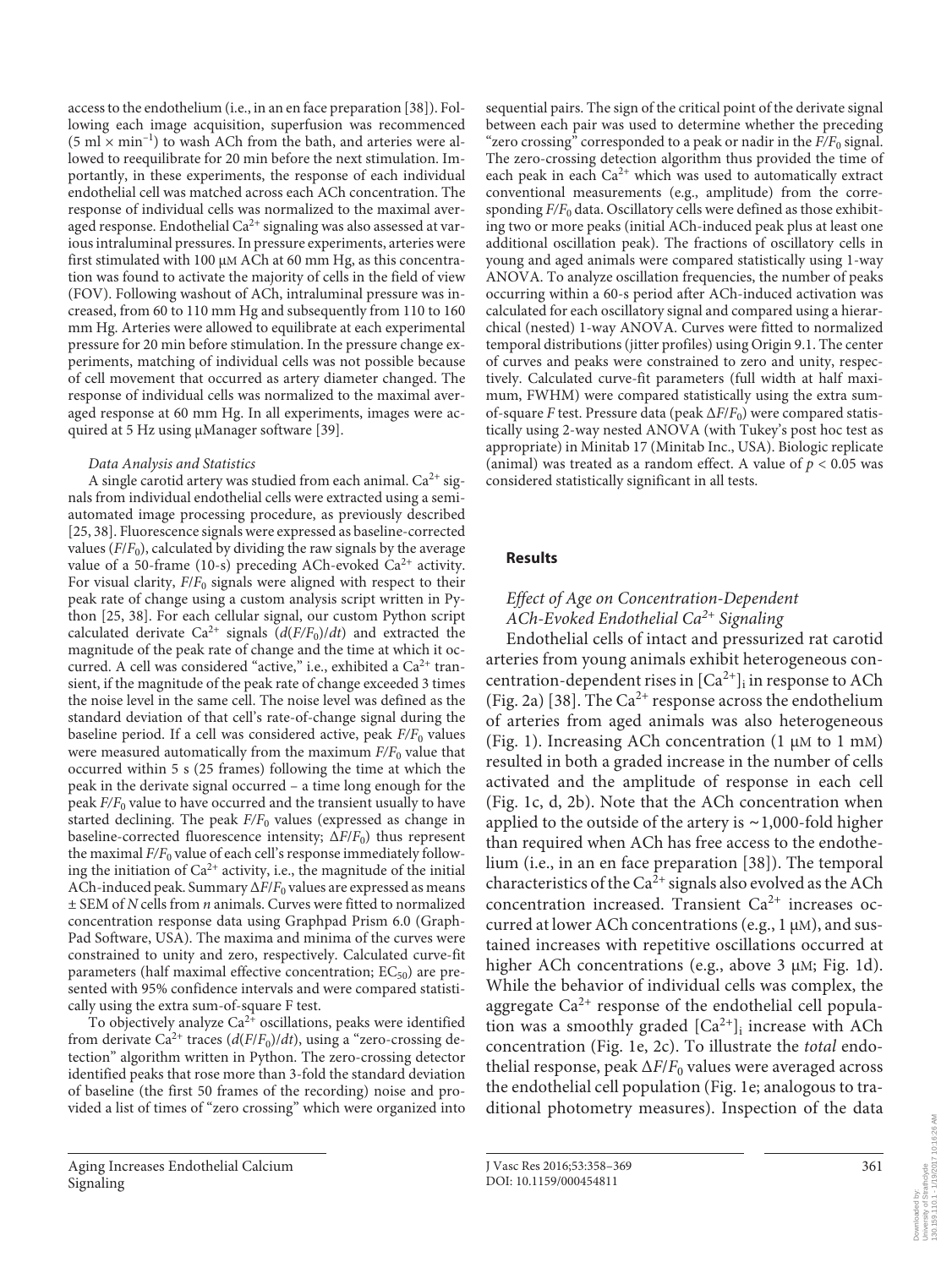

from aged animals revealed that endothelial cells were more sensitive to ACh, and a higher percentage of cells responded at lower ACh concentrations than young animals (Fig. 2a, b: top, circles). To enable comparison of the overall sensitivity of the endothelium in young and aged animals, data from individual experiments were normalized to maximal response and averaged across experiments. The endothelium of aged ( $EC_{50} = 6.1 \mu M$ ; 95% confidence interval 4.4–8.3  $\mu$ M;  $n = 3$ ) rats was significantly more sensitive than that of young ( $EC_{50}$  = 45.5 μM; 95% confidence interval, 27.0-76.6 μM; *n* = 3) rats ( $p < 0.05$ ).

Color version available online

iolor

version available onl

# *Effect of Age on Temporal Properties of ACh-Evoked Endothelial Ca*<sup>2+</sup> Signaling

 As the concentration of ACh was increased, the endothelial  $Ca^{2+}$  response evolved from a transient  $Ca^{2+}$  increase that quickly returned to baseline, to a sustained increase with multiple oscillations (Fig. 1d). To determine if the increased sensitivity to ACh with age arose from altered kinetic properties of endothelial  $Ca^{2+}$  signals, which may indicate altered muscarinic receptor activation or altered communication between cells, we assessed the temporal properties of the  $Ca^{2+}$  responses in the endothelium of young and aged rats in response to a concentration of ACh (100  $\mu$ M) sufficient to activate the majority of cells across the FOV. Temporal metrics were calculated from discrete derivate  $Ca^{2+}$  signals (Fig. 3a, b) using a zero-crossing detection algorithm (see Methods). Neither the percentage of oscillating cells (Fig. 3c; 93.5  $\pm$ 0.06%, 648 cells from 5 young animals;  $96.7 \pm 0.02$ %, 578 cells from 5 aged animals;  $p = 0.63$ ) nor the frequency of oscillations (Fig. 3d;  $0.24 \pm 0.03$  Hz; 606 cells from 5

**Fig. 2.** Aging enhances endothelial agonist sensitivity. **a** Summary data illustrating the percentage of endothelial cells (top) and normalized peak  $\Delta F/F_0$  values for individual cells (bottom) activated by each concentration of ACh. The percentage of cells activated by each concentration of ACh cells (gray circle) is shown in comparison to the maximal number of cells (black outlined circle). Normalized peak  $\Delta F/F_0$  values of active cells are pseudocolored according to the density of plotted scatter points (per ACh concentration; low-high, blue, green, yellow, red; see online version for colors). **b** Percentage of active endothelial cells (top) and corresponding normalized peak  $\Delta F/F_0$  values for individual cells (bottom panel) from aged animals, illustrated as in **a** . **c** Summary data illustrating the total endothelial response (peak  $\Delta F/F_0$  of active cells averaged across the total population) for young and old. Summary data are means ± SEM; 445 and 379 cells from 3 young and 3 old animals, respectively. \* *p* < 0.05. All data were obtained at a pressure of 60 mm Hg.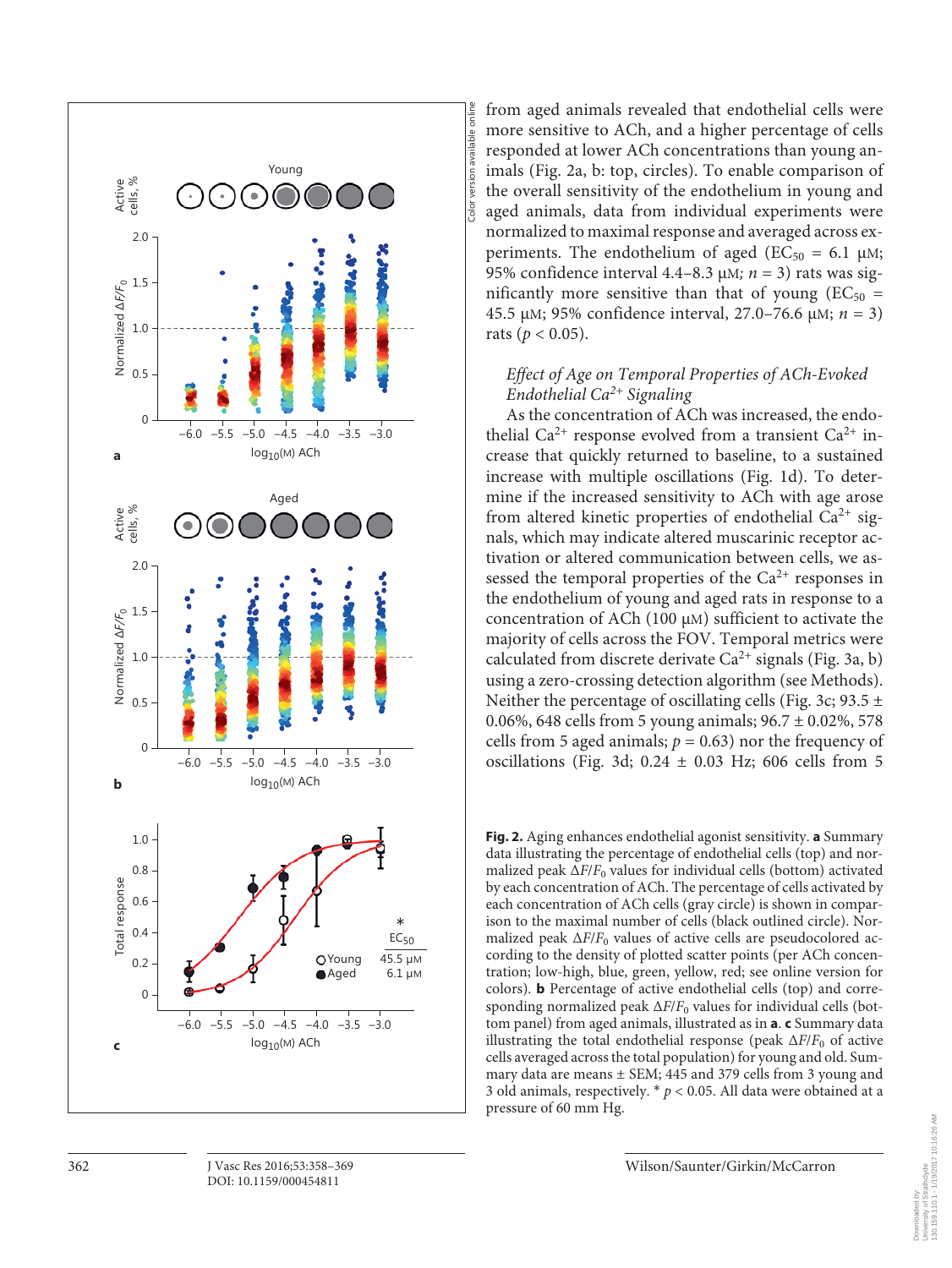young animals;  $0.23 \pm 0.02$  Hz, 559 cells from 5 aged animals;  $p = 0.73$ ) differed between young and aged rats. However, the temporal spread of the  $Ca<sup>2+</sup>$  responses (latency; Fig. 3e, f) was significantly larger in aged compared to young animals (FWHM:  $0.89 \pm 0.03$  s, young 60 mm

Hg;  $1.70 \pm 0.11$  s, aged 60 mm Hg). This increased temporal spread of  $Ca^{2+}$  responses in the endothelium of young animals may reflect altered diffusion of ACh through the artery wall or differences in the mechanisms initiating a  $Ca^{2+}$  rise in each cell.



**Fig. 3.** Age alters the temporal characteristics of endothelial  $Ca^{2+}$ signals. **a** Representative  $Ca^{2+}(F/F_0)$  signal from a single endothelial cell of a pressurized artery (60 mm Hg) stimulated with 100 μM ACh. **b** Derivate of the data shown in **a** . Oscillation frequency was determined from the peaks in the derivate signal  $(d(F/F_0)/dt)$ ; see Methods). **c** Summary data (means ± SEM) indicating the percentage of endothelial cells that exhibit oscillatory  $Ca^{2+}$  responses to 100 μM externally applied ACh (artery pressure 60 mm Hg; 648 and 578 cells from 5 young and 5 old animals, respectively). **d** Summary boxplots, with individual data points overlaid, illustrating the distribution of frequencies of ACh-evoked (100 μM externally

applied) endothelial  $Ca^{2+}$  signals in young (606 cells from 5 animals) and old (559 cells from 5 animals) rats. The box depicts the interquartile range divided by the median, with the mean indicated by a square, and whiskers extend to a maximum of 1.5 times the interquartile range beyond the box. **e** Two representative unaligned  $Ca^{2+}$  ( $F/F_0$ ) signals (left) and corresponding derivate signals (right) illustrating temporal "jitter" – the time between peak activation of individual cells. **f** Summary of frequency distribution illustrating the temporal jitter in young (948 cells from 8 animals) and aged (616 cells from 6 animals) endothelium.  $* p < 0.05$ .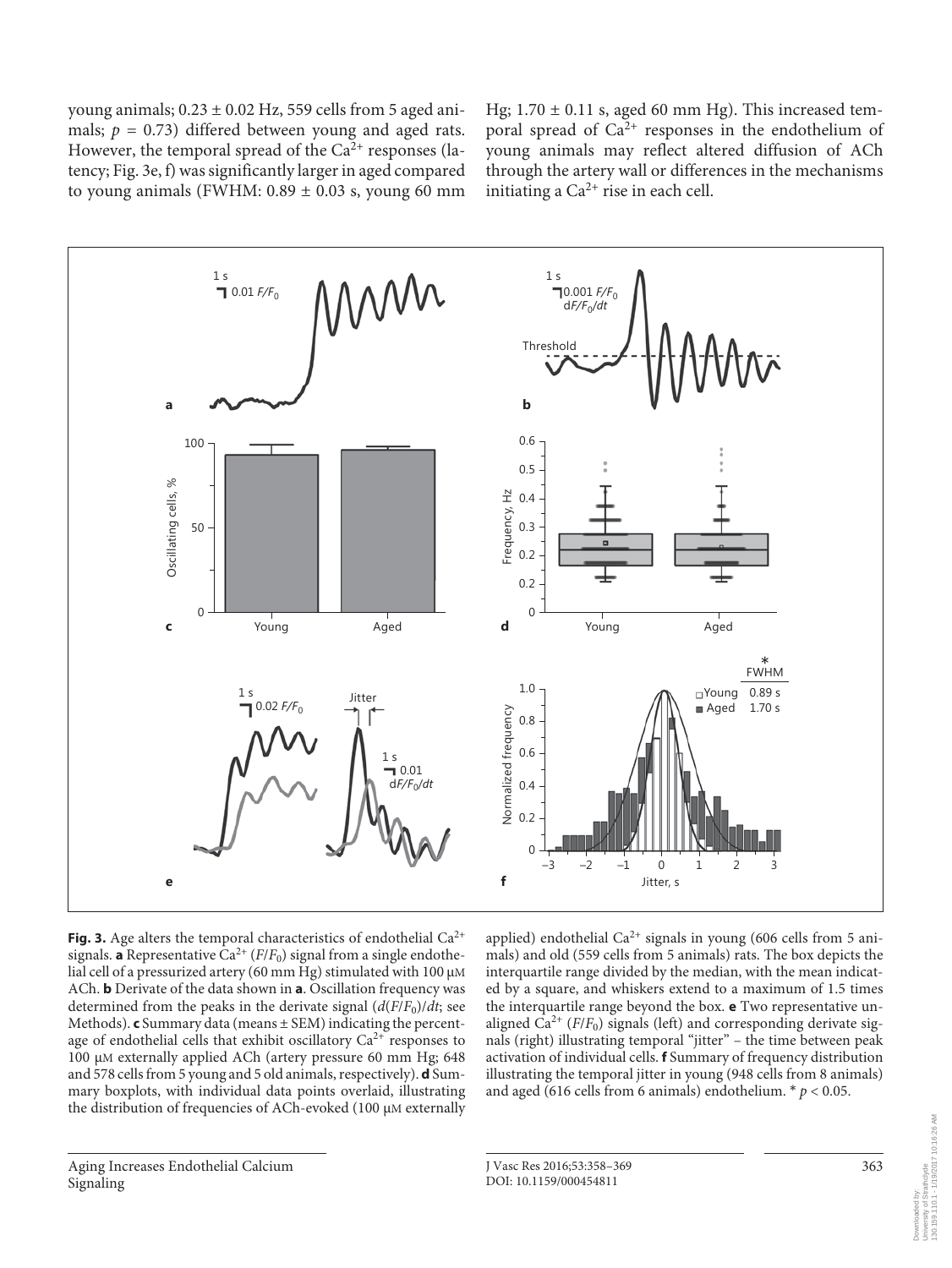

Fig. 4. Age extenuates the effects of pressure on endothelial  $Ca^{2+}$ signaling. Summary data illustrating the pressure dependence of the Ca<sup>2+</sup> response (peak  $\Delta F/F_0$ ) of endothelial cells activated by ACh in young (a; 948 cells from 8 animals) and aged rats (b; 616 cells from 6 animals). Cellular responses have been normalized to the average response occurring at 60 mm Hg. The responses are colored according to the density of plotted data points, and distri-

butions obtained by kernel density estimation are shown for each pressure (see online version for colors). **c** Summary data illustrating inhibition of endothelial  $Ca^{2+}$  signaling in young and aged rats.  $Ca<sup>2+</sup>$  response inhibition (means  $\pm$  SEM) are defined as the difference between the response at the indicated pressure and control values.  $*$   $p$  < 0.05.

# *Effect of Age on the Pressure Dependence of ACh-Evoked Endothelial Ca 2+ Signaling*

ACh-evoked endothelial  $Ca^{2+}$  signaling is suppressed by increases in intraluminal pressure [25]. To examine the effects of aging on the pressure-induced suppression, the endothelial  $Ca<sup>2+</sup>$  response to ACh (100 μM) was examined in individual arteries from aged animals, subject to stepwise pressure changes (60, 110, and 160 mm Hg) and compared to the pressure response of young animals. Like the response in young animals (Fig. 4a), endothelial  $Ca^{2+}$  signaling in arteries from aged animals was significantly decreased with increasing transmural pressure (Fig. 4b). However, the inhibition of ACh-evoked endothelial  $Ca^{2+}$  signaling at increased pressures was significantly reduced in the endothelium of aged versus young rats (Fig. 4c). Thus, the endothelium of aged animals is less sensitive to pressure changes than the endothelium of young animals.

# **Discussion**

 Changes in arterial structure, associated with aging, increase tissue stress and degrade vascular function. Among the cellular components of the vascular wall, endothelial cells may be the most predisposed to age-related structural alterations. Endothelial  $Ca<sup>2+</sup>$  signaling critically regulates blood vessel function across the entirety of the vasculature. Increases in endothelial  $[Ca^{2+}]$  may trigger the release of vasodilators such as NO and prostaglandin or the spread of hyperpolarization to smooth muscle cells. Intrinsic hemodynamic forces, such as pressure, critically regulate the properties of  $Ca^{2+}$  signals in the endothelium and may be merged into the response evoked by agonists [25]. However, it is unclear if age-induced alterations in structural features of the artery impact directly upon endothelial  $Ca^{2+}$  signaling evoked by mechanical forces. Here, the regulation of endothelial  $Ca^{2+}$  signaling by pressure and agonists was studied in the endothelium of intact arteries of aged (18-month-old) rats and compared to

Downloaded by: University of Strathclyde 130.159.110.1 - 1/19/2017 10:16:26 AM

Downloaded by:<br>University of Strathclyde<br>130.159.110.1 - 1/19/2017 10:16:26 AM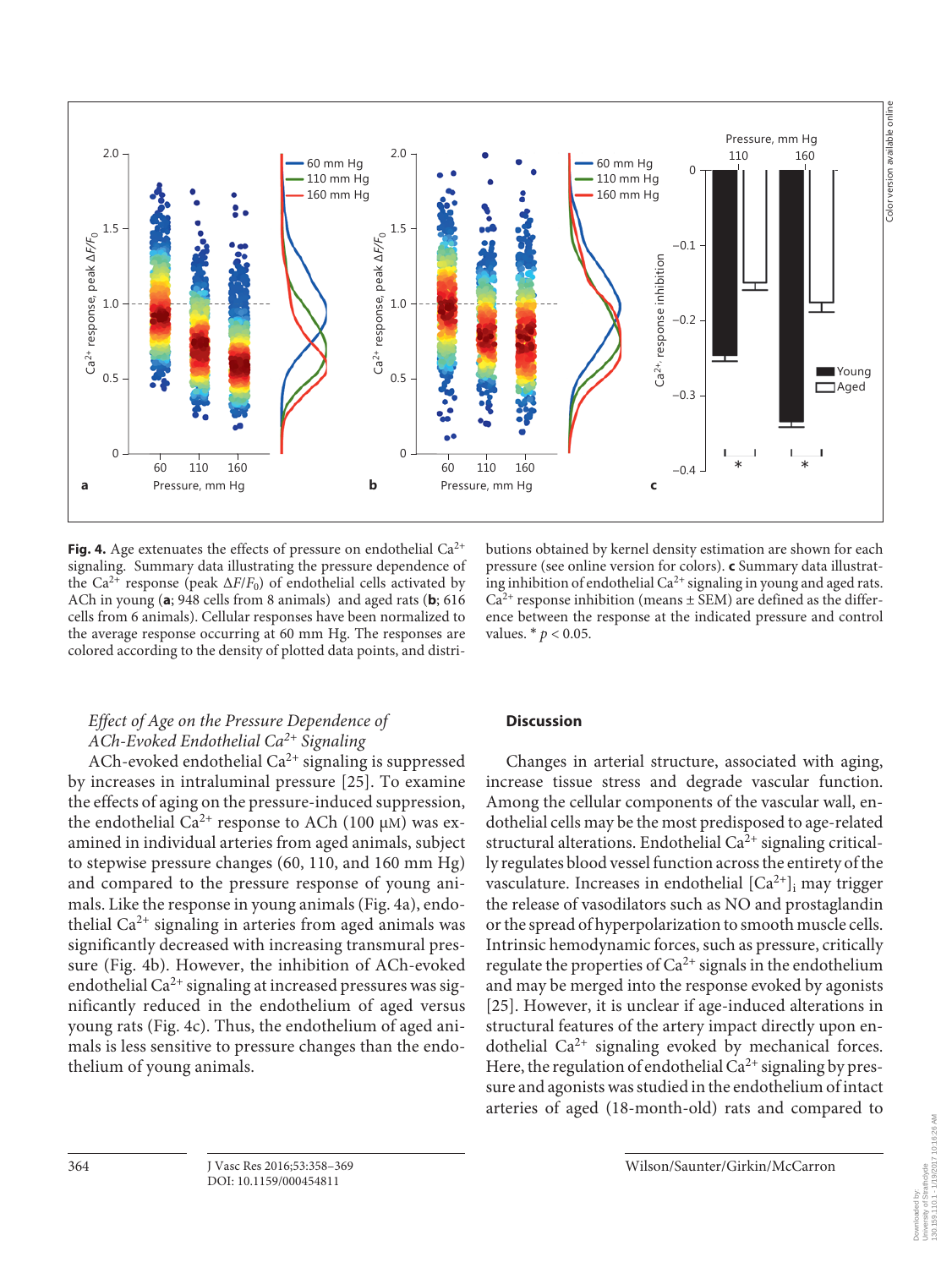that in young (3-month-old) rats. The results show that while the endothelium was more sensitive to ACh, pressure-dependent modulation of agonist signaling is attenuated with age. These alterations both contribute, paradoxically, to the increase in endothelial  $Ca^{2+}$  signaling with age.

# *Mechanical Forces on the Vessel Wall*

 The two major mechanical stimuli which govern endothelium-dependent responses are shear stress and pressure [18, 27, 40-44], and responses to these stimuli change into middle age. The endothelial response to shear stress is well characterized and associated with *activation* of the endothelium. The response of the endothelium to pressure is less well understood, but differs significantly from that of shear stress. Indeed, a *decrease* in activity occurs as pressure is increased [26, 45] . The decrease in endothelial activity may cause long-lasting inhibition of endothelium-dependent dilation in human volunteers [29, 30] and reduced endothelium-dependent relaxation in experimental animals [26-28]. The mechanism underlying pressure-induced suppression of endothelial  $Ca^{2+}$  activity may be a reduced  $IP_3$ -evoked  $Ca^{2+}$  release [25] or, alternatively, a decrease in TRPV4 activity [46]. Reduced IP<sub>3</sub>-evoked Ca<sup>2+</sup> release with increasing pressure may occur from alterations in the diffusive environment governing  $Ca^{2+}$  release through IP<sub>3</sub> receptors (IP<sub>3</sub>Rs). As pressure is increased, endothelial cells are flattened, and the distance between the ER and the opposing plasma membrane reduces and restrict Ca<sup>2+</sup> diffusion away from IP<sub>3</sub>R [25]. As a result,  $[Ca^{2+}]_i$  is increased (locally) at IP<sub>3</sub>R clusters following the release of the ion because of the restricted diffusional space. The increased local  $[Ca^{2+}]_i$  at IP<sub>3</sub>R reduces the entropic force driving  $Ca^{2+}$  release and so decreases total  $Ca^{2+}$  liberated from the ER [25].

 In middle age, structural changes occur across the artery wall. Endothelial cells become thinner, arterial luminal diameter increases, and arteries become less compliant [11, 31, 32]. These structural changes alter both the geometry of endothelial cells and the extent to which shape changes may occur with altered pressure. It is tempting to speculate that restrictions on the magnitude of endothelial shape changes in aging animals as a consequence of arterial structural changes may limit alterations in the  $Ca^{2+}$  diffusive environment and thus also the pressure-induced reduction in IP<sub>3</sub>-evoked Ca<sup>2+</sup> signals.

 Most studies on the changes in endothelial function with age have examined endothelial function indirectly using changes in contractile responses in intact tissue. The reported effects of age on endothelial function are

varied when contractile responses are measured. Vascular relaxation responses are impaired in some studies in mice [47, 48] but unchanged in others [49]. In rat aorta, the relaxation to muscarinic activation is reported to be decreased in rats aged 20 months  $[50]$ , 22 months  $[51]$ , and 24 months  $[3]$ , but unaltered in rats aged  $11-13$ months [52] . Relaxation was also reported to be unaltered in aging (12 months) rabbit aorta [53]. Several mechanisms may contribute to endothelium-dependent alterations in contractile function regardless of differences in the age and severity of age-related pathology of the animals under investigation. Detectable differences within and across studies may also be due to the sensitivity and specificity of the research strategy used (e.g., vessels with intravascular pressure vs. no pressure and various types of microscopy used – see below).

The effects of age on endothelial  $Ca^{2+}$  signaling has been directly assessed and is reported to be altered in some, but not all, studies. Local (unstimulated) endothelial  $Ca^{2+}$  signaling is attenuated in mouse mesenteric arteries with advanced age ( ∼ 3–6 vs. 24 months corresponding to  $~\sim$ 25–35 vs. 70 years in humans) [54]. In mouse superior epigastric arteries, endothelial  $Ca^{2+}$  responses evoked by a single concentration of ACh were found to be increased with age ( ∼ 3–6 vs. 24 months; i.e., ∼ 25–35 vs. 70 years in humans) [22] . However, global  $Ca<sup>2+</sup>$  responses evoked by muscarinic activation are unaltered by increasing age in mouse aorta (10 vs. 24 weeks; i.e., ∼ 25 vs. ∼ 35 years in humans) [21] . The main focus of the latter study was atherosclerosis development, and hence younger animals were used. It is possible that changes in the ACh-evoked  $Ca^{2+}$  response do not occur until age is more advanced [21]. In the present study in rat carotid arteries, endothelial cell sensitivity to Ach is increased in aged animals (3 vs. 18 months; i.e., ∼ 10 vs. 45 years in humans).

 Thus, in the endothelium, there appears to be a decrease in unstimulated local responses [54] and an increase in ACh-evoked global  $Ca<sup>2+</sup>$  responses [22]. Local and global  $Ca^{2+}$  signals may target different cellular mechanisms. For example, local  $Ca^{2+}$  signals in endothelial projections may provide negative feedback to smooth muscles via the activation of  $Ca^{2+}$ -activated K<sup>+</sup> channels [55]. Global signals may additionally generate NO via eNOS activation [56]. The difference in local and global signals that arise in aging animals raise the possibility that a diverse set of functional changes occur with increasing age from altered endothelial  $Ca^{2+}$  signals, e.g., impaired myoendothelial communication and increased NO production.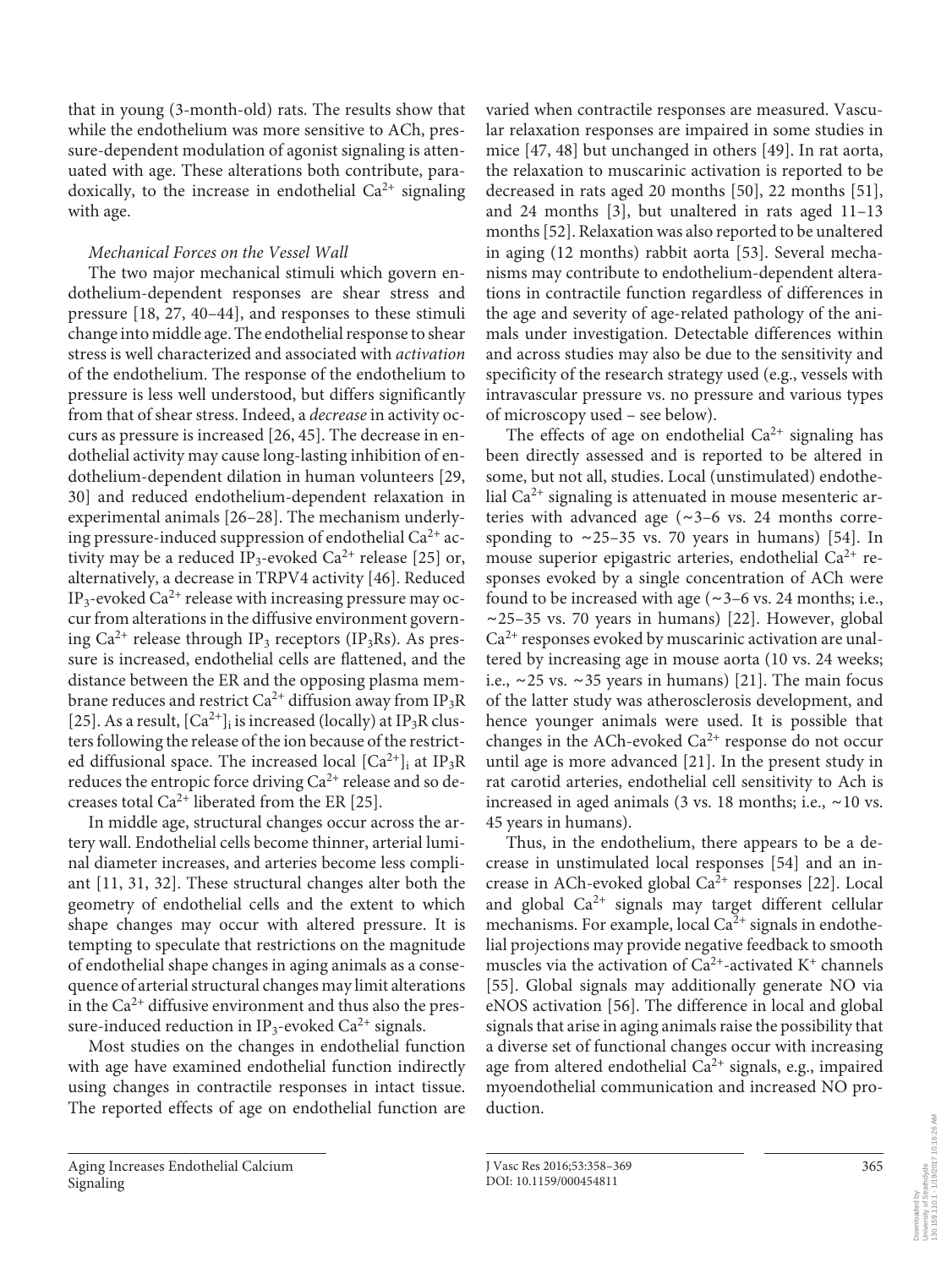The mechanisms underlying endothelial sensitivity to ACh are complex. ACh-evoked, concentration-dependent  $Ca^{2+}$  responses arise from the heterogeneous responses of individual endothelial cells integrated across the entire endothelial cell population. In the present study of pressurized large arteries, only small subpopulations of endothelial cells are activated at low concentrations of ACh, (e.g.,  $1 \mu M$  in the bath, which is equivalent to  $1 \text{ nM}$ at the endothelium [38]). As the concentration of ACh is increased, recruitment of additional endothelial cells occurs. Each cell responds with a graded increase in  $Ca^{2+}$ . However, each cell has a limited sensitivity to ACh. Population-wide heterogeneity regarding the sensitivity to the agonist extends the dynamic range over which the entire endothelium responds to ACh, from a single order of magnitude (in individual cells) to multiple orders of magnitude (across the total endothelial complement). The averaged activity generates a smoothly graded response to ACh. In the endothelium of aged rats, the sensitivity to ACh was greater than that of young endothelium. The increased sensitivity in the present study appears to arise from the increased sensitivity of each cell in the population, as the fraction of cells activated at lower ACh concentrations was increased.

 While the sensitivity of the cells to ACh increased, neither the percentage of cells that had oscillatory  $Ca^{2+}$ changes nor the frequency of the  $Ca^{2+}$  oscillations within cells differed between young and aged rats. This observation suggests that, when activated, cells responded in a similar way. However, in aged animals, the temporal spread of the  $Ca^{2+}$  responses was significantly larger than that occurring in young animals. The increased temporal spread of  $Ca<sup>2+</sup>$  responses of young animals may reflect altered ACh diffusion through the arterial wall or differences in the mechanisms that initiate a  $Ca^{2+}$  rise in each cell.

# *Imaging Approaches to Study Vascular Endothelium*

 To study pressure effects on the endothelium, we used a novel GRIN imaging system to visualize  $Ca^{2+}$  changes in large numbers of endothelial cells from inside arteries maintained in a physiological configuration. The GRIN imaging system differs substantially from other approaches used to measure  $Ca^{2+}$  changes in the endothelium in that it provides direct visualization of the endothelium from inside arteries that are in a physiological configuration. Several other approaches (photometric, widefield, and confocal microscopy) have previously been used to assess  $Ca^{2+}$  signaling in the endothelium. Each approach has advantages and disadvantages, and

the choice of the technique requires careful consideration of the relative merits and limitations of each approach. For example, some investigations have utilized photometry to study endothelial  $Ca^{2+}$  signaling in isolated tubes of endothelium which lack any potential influence from smooth muscle cells [20, 22, 23, 57]. Photometry may allow high-speed data collection and acquisition protocols in excess of 10 min [23]. However, photometric signals are integrated over the entire FOV and represent the averaged response of the entire population of cells. The subtleties and complexities of subcellular endothelial  $Ca^{2+}$  signals and how these contribute on a global scale [46, 55, 58] , and, indeed, variation between responses of individual cells [20] or groups of cells [38], cannot be determined from photometric measures. This is particularly limiting when cells respond to a stimulus in a temporally dispersed manner, and when the extent of dispersion is related to stimulus levels [25, 38] .

 In contrast to photometry, confocal imaging provides spatial information regarding the behavior of individual cells and an ability to selectively focus at some depth into tissue. Confocal microscopy has been used to reveal subcellular, localized endothelial  $Ca^{2+}$  signals in en face endothelial preparations [55, 58] and also spontaneous  $Ca^{2+}$ signals in the endothelium of intact, pressurized arteries [46, 59]. Most recently, intravital confocal imaging has been used to study spontaneous, localized  $Ca^{2+}$  signals in the mesentery of anesthetized mice [54]. However, in intact pressurized arteries, there is often a limited number of cells in focus because of the curvature of the artery and the small depth of the focal plane associated with high numerical aperture lenses ( ∼ 700 nm in the above paper with a 1.3 NA lens). Due to the small depth of field, small movements, which are hard to avoid in the intact pressurized arteries, can shift those cells being imaged outside the focal plane [54] and limit the data that can be gathered from any acquisition. The curvature of a pressurized artery further limits the effective FOV to a thin strip along the length of the artery which is typically a few cells wide. This could be partially overcome with high-speed focus scanning synchronized to the confocal scan at the expense of significant experimental complexity. However, such an approach has not been attempted to visualize the endothelium. Furthermore, whilst prolonged imaging is not possible with confocal imaging due to photobleaching of fluorescent indicators, widefield fluorescence microscopy using highly efficient electron multiplication CCD cameras and low-excitation light intensity can be utilized for prolonged (>5 min) and repeated endothelial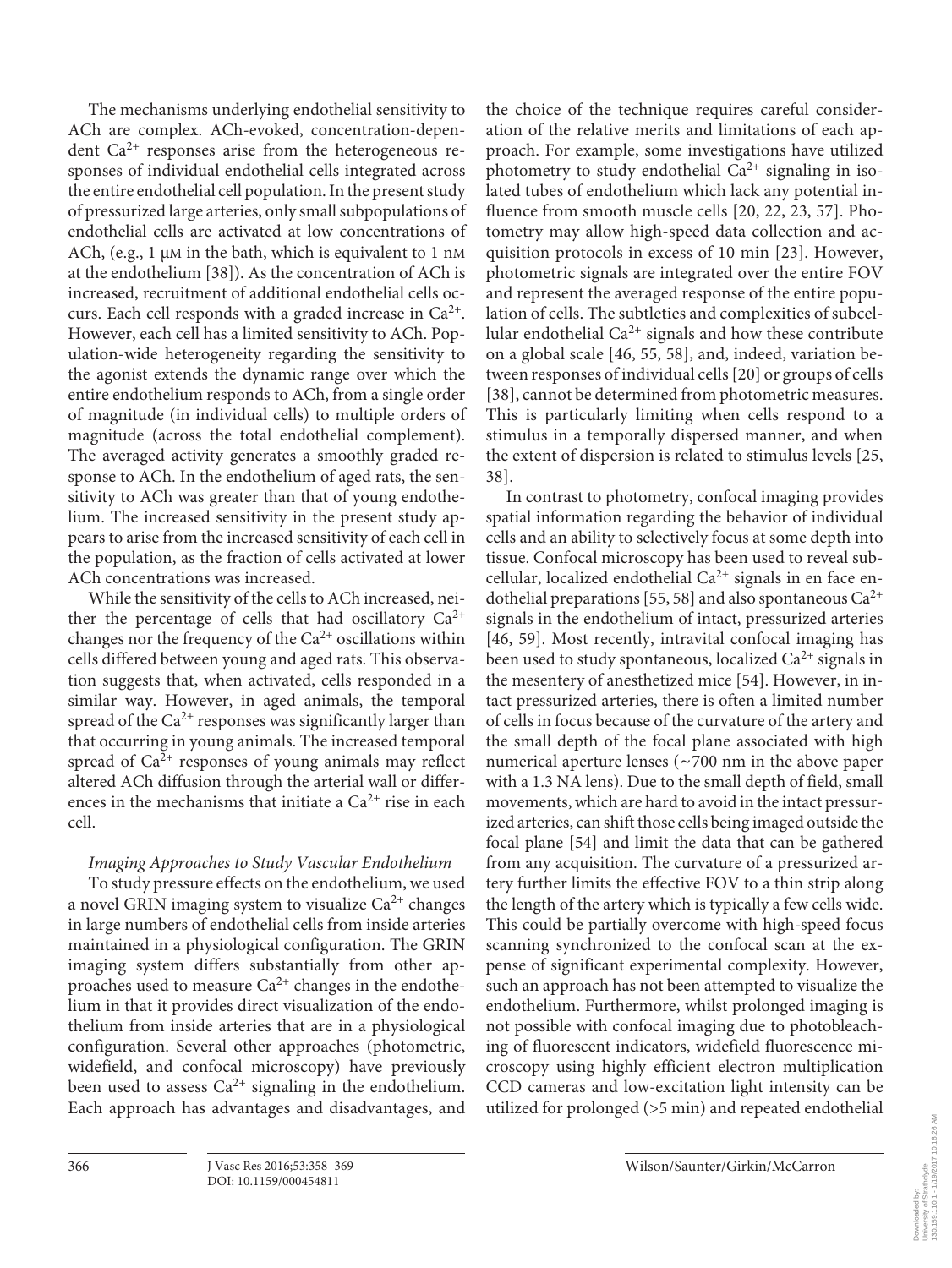imaging. This allows lengthy experimental protocols, for example full noncumulative concentration-response relationships to be gathered from a single field of endothelium [38, 60].

 The GRIN imaging approach used in the present study has a wide FOV (500 μm diameter) with a depth of focus ( ∼ 60 μm) that is large enough to maintain the focus on a curved, pressurized artery – allowing hundreds of cells to be visualized simultaneously. Because of the large depth of focus, GRIN imaging is also less prone to movement artifacts than confocal imaging. Thus, the present GRIN system is particularly useful for the study of large arteries from inside the lumen, and confocal imaging is useful for studies of small artery endothelium through the vascular wall. The lateral resolution of the GRIN system (4 μm), whilst more than adequate to study the subcellular progression of  $Ca^{2+}$  waves within individual cells, is lower than the than reported theoretical, diffraction-limited resolution of confocal microscopy ( ∼ 250 nm). However, in practice, the resolution achieved in confocal studies is often considerably lower than this theoretical value but, unfortunately, rarely quantified. In some cases, insufficient details are reported to allow an assessment of whether the optical systems used are capable of achieving diffractionlimited, as opposed to detector-limited, resolution.

 When resolution has been quantified in confocal studies, this has most often been done using fluorescence beads placed directly on the coverslip. This method provides an artificially enhanced impression of resolution particularly in the following cases: (1) when high numerical aperture oil immersion lenses are used on inverted microscopes to image tissue through oil, a coverslip, and physiological saline; (2) when water immersion lenses are used on an inverted microscope to image through air, a coverslip, and physiological saline; and (3) when water immersion lenses are used on an upright microscope to image through saline and the vascular wall. For example, when oil immersion lenses are focused onto tissue through oil, a coverslip, and physiological saline, the refractive index mismatches, because the various materials cause severe expansion in the focal volume leading to loss of resolution [61] . This loss of resolution is compounded in the case where the confocal system must additionally focus through biological tissue. All of the small local changes in refractive indices (i.e., cell membranes and fat deposits) cause major changes in the light path, and result in aberration [62] and loss of resolution [63] . Such degradation in resolution is the main stimulus promoting the growth of the field of adaptive optics for both beam-scanned and widefield systems [64] .

 Aging Increases Endothelial Calcium Signaling

 Thus, when imaging intact biological tissue one has to make compromises: photometry has the potential for high-speed, long-duration detection but without spatial information; traditional widefield microscopy enables long-duration imaging with high resolution but cannot focus through tissue; confocal or multiphoton, microscopy provides high spatial resolution which can be at depth but suffers from photobleaching and a low depth of field. Thus, none of these traditional microscopy techniques are well suited to imaging the endothelium of intact, curved vessels. GRIN microendoscopy thus fills the gap left by other imaging options – providing fast, wide FOV and subcellular resolution of the endothelium of intact vessels under a physiological mechanical load.

# *Physiological Significance*

 $Ca<sup>2+</sup>$  signaling is a constituent endothelial signaling pathway and a critical regulator of endothelial function. For example, a rise in endothelial  $[Ca^{2+}]$  is generally considered essential for the agonist-induced production of NO [16-18]. Endothelial dysfunction, which includes decreased NO production and vasodilation to ACh, has been demonstrated in several studies of aged animals [5, 65, 66] and aged humans [67] . Given the decreased NO production (a  $Ca^{2+}$ -dependent process) and vasodilation to ACh, it is unexpected to measure an increased  $Ca^{2+}$ signal in the endothelium with increased age. The greater rise in  $[Ca^{2+}]$  during muscarinic activation has been proposed to compensate for age-related reductions in NO bioavailability [68–70] by promoting eNOS activation [22].

 Alterations in the mechanical properties of blood vessels and altered production of endothelium-derived vasoactive factors such as endothelin [71], prostaglandin  $H_2$ , thromboxane  $A_2$  [72], and NO [5–8] are each proposed to mediate the age-related decrease in endothelium-dependent vasodilation. Our results show decreased pressure sensitivity with age. Thus, suppression of endothelial  $Ca^{2+}$ signals by increased pressure in young animals is attenuated with age. As a result of the decreased pressure sensitivity,  $Ca^{2+}$  signaling would be maintained as pressure is increased and may help minimize the physiological consequences of a decrease in eNOS activity with age [5, 7] Thus, while aging is the summation of many, mostly detrimental changes to the function of the cardiovascular system, agonist-evoked endothelial  $Ca^{2+}$  signaling is paradoxically increased and may serve to offset other decreases in endothelial function, such as decreased eNOS activity, and maintain vascular contractile function.

Downloaded by: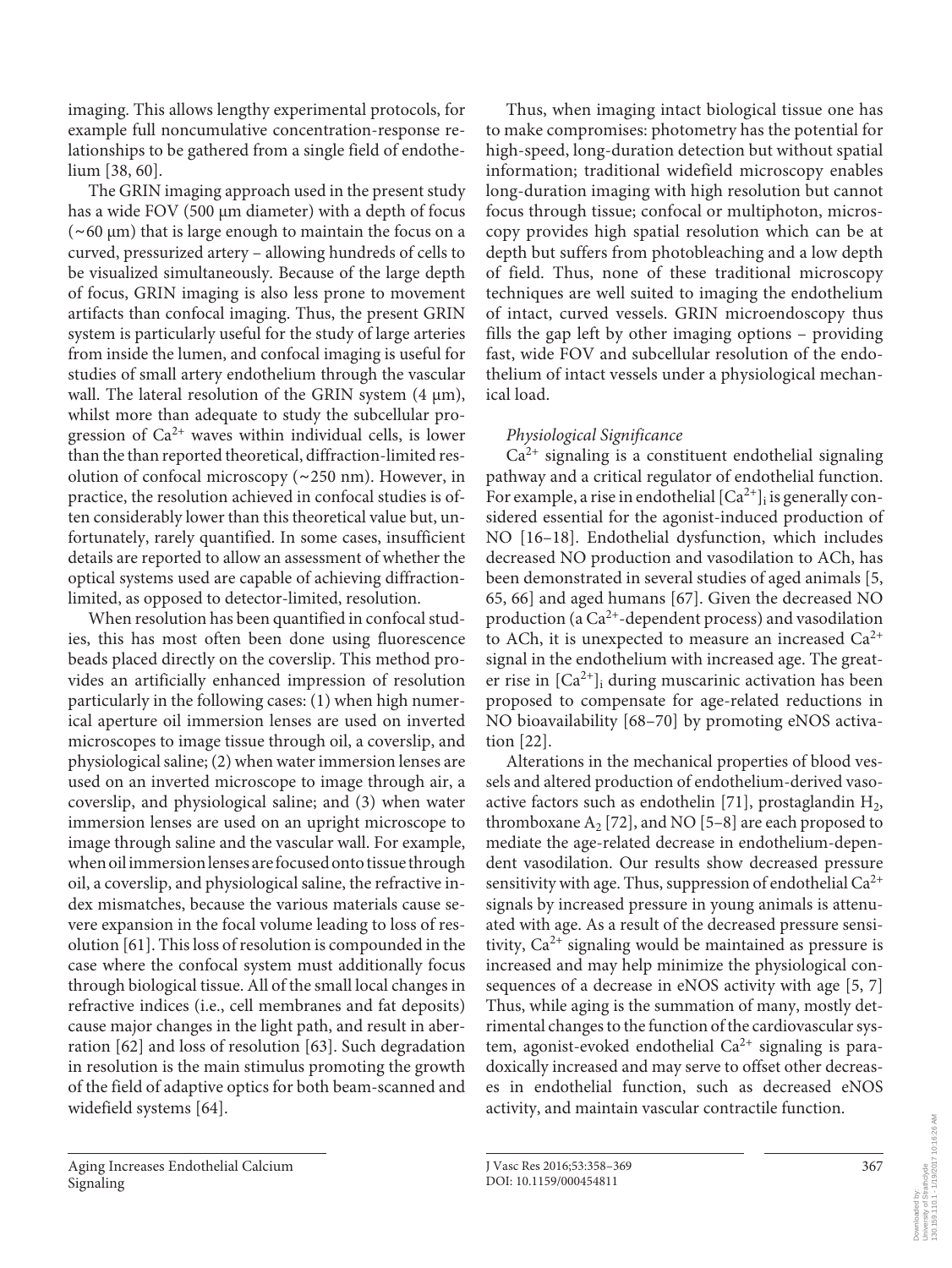### **Acknowledgments**

 This work was funded by the Wellcome Trust (092292/Z/10/Z; 202924/Z/16/Z) and the British Heart Foundation (PG/16/54/32230; PG16/82/32439), whose support is gratefully acknowledged.

# **Disclosure Statement**

The authors have no conflicts of interest to disclose.

## **References**

- 1 Matz RL, Alvarez de Sotomayor M, Schott C, Andriantsitohaina R: Preservation of vascular contraction during ageing: dual effect on calcium handling and sensitization. Br J Pharmacol 2003;138:745–750.
- 2 Shipley RD, Muller-Delp JM: Aging decreases vasoconstrictor responses of coronary resistance arterioles through endothelium-dependent mechanisms. Cardiovasc Res 2005;66: 374–383.
- 3 Ishihata A, Ogaki T, Aita T, Katano Y: Role of prostaglandins in urotensin II-induced vasodilatation in the coronary arteries of aged rats. Eur J Pharmacol 2005;523:119–126.
- 4 Ibarra M, López-Guerrero JJ, Mejía-Zepeda R, Villalobos-Molina R: Endothelium-dependent inhibition of the contractile response is decreased in aorta from aged and spontaneously hypertensive rats. Arch Med Res 2006; 37:334–341.
- 5 Chou T-C, Yen M-H, Li C-Y, Ding Y-A: Alterations of nitric oxide synthase expression with aging and hypertension in rats. Hypertension 1998;31:643–648.
- 6 Perrier E, Fournet-Bourguignon M-P, Royere E, Molez S, Reure H, Lesage L, et al: Effect of uncoupling endothelial nitric oxide synthase on calcium homeostasis in aged porcine endothelial cells. Cardiovasc Res 2009;82:133– 142.
- 7 Yang Y-M, Huang A, Kaley G, Sun D: eNOS uncoupling and endothelial dysfunction in aged vessels. Am J Physiol Heart Circ Physiol 2009;297:H1829–H1836.
- 8 Puca AA, Carrizzo A, Ferrario A, Villa F, Vecchione C: Endothelial nitric oxide synthase, vascular integrity and human exceptional longevity. Immun Ageing 2012;9:26.
- 9 Virmani R, Avolio AP, Mergner WJ, Robinowitz M, Herderick EE, Cornhill JF, et al: Effect of aging on aortic morphology in populations with high and low prevalence of hypertension and atherosclerosis. Comparison between occidental and Chinese communities. Am J Pathol 1991;139:1119–1129.
- 10 Nichols WW, O'Rourke MF, Vlachopoulos C: McDonald's Blood Flow in Arteries: Theoretical, Experimental and Clinical Principles, ed 6. Boca Raton, CRC Press, 2011.
- 11 Kalaria RN: Cerebral vessels in ageing and Alzheimer's disease. Pharmacol Ther 1996;72: 193–214.
- 12 Bramwell JC, Hill AV: The velocity of the pulse wave in man. Proc R Soc Lond B 1922; 93:298–306.
- 13 Vlachopoulos C, Aznaouridis K, Stefanadis C: Prediction of cardiovascular events and allcause mortality with arterial stiffness: a systematic review and meta-analysis. J Am Coll Cardiol 2010;55:1318–1327.
- 14 Safar ME, Henry O, Meaume S: Aortic pulse wave velocity: an independent marker of cardiovascular risk. Am J Geriatr Cardiol 2002; 11:295–298.
- 15 Reference Values for Arterial Stiffness' Collaboration: Determinants of pulse wave velocity in healthy people and in the presence of cardiovascular risk factors: "establishing normal and reference values." Eur Heart J 2010; 31:2338–2350.
- 16 Kuchan MJ, Frangos JA: Role of calcium and calmodulin in flow-induced nitric oxide production in endothelial cells. Am J Physiol 1994;266:C628–C636.
- 17 Schmidt HHHW, Pollock JS, Nakane M, Förstermann U, Murad F: Ca<sup>2+</sup>/calmodulinregulated nitric oxide synthases. Cell Calcium 1992;13:427–434.
- 18 Falcone JC, Kuo L, Meininger GA: Endothelial cell calcium increases during flow-induced dilation in isolated arterioles. Am J Physiol Heart Circ Physiol 1993;264:H653– H659.
- 19 Tran QK, Watanabe H: Calcium signalling in the endothelium. Handb Exp Pharmacol 2006, pp 145–187.
- 20 Socha MJ, Domeier TL, Behringer EJ, Segal SS: Coordination of intercellular  $Ca^{2+}$  signaling in endothelial cell tubes of mouse resistance arteries. Microcirculation 2012;19:757– 770.
- 21 Prendergast C, Quayle J, Burdyga T, Wray S: Atherosclerosis differentially affects calcium signalling in endothelial cells from aortic arch and thoracic aorta in apolipoprotein E knockout mice. Physiol Rep 2014;2:e12171.
- 22 Socha MJ, Boerman EM, Behringer EJ, Shaw RL, Domeier TL, Segal SS: Advanced age protects microvascular endothelium from aberrant  $Ca<sup>2+</sup>$  influx and cell death induced by hydrogen peroxide. J Physiol 2015;593:2155–2169.
- 23 Behringer EJ, Segal SS: Membrane potential governs calcium influx into microvascular endothelium: integral role for muscarinic receptor activation. J Physiol 2015;593:4531– 4548.
- 24 Zhang DX, Mendoza SA, Bubolz AH, Mizuno A, Ge Z-D, Li R, et al: Transient receptor potential vanilloid type 4-deficient mice exhibit impaired endothelium-dependent relaxation induced by acetylcholine in vitro and in vivo. Hypertension 2009;53:532–538.
- 25 Wilson C, Saunter CD, Girkin JM, McCarron JG: Pressure-dependent regulation of Ca<sup>2+</sup> signalling in the vascular endothelium. J Physiol 2015;593:5231–5253.
- 26 Hishikawa K, Nakaki T, Suzuki H, Saruta T, Kato R: Transmural pressure inhibits nitric oxide release from human endothelial cells. Eur J Pharmacol 1992;215:329–331.
- Huang A, Sun D, Kaley G, Koller A: Superoxide released to high intra-arteriolar pressure reduces nitric oxide-mediated shear stressand agonist-induced dilations. Circ Res 1998; 83:960–965.
- 28 Zhao Y, Flavahan S, Leung SWS, Xu A, Vanhoutte PM, Flavahan NA: Elevated pressure causes endothelial dysfunction in mouse carotid arteries by increasing local angiotensin signaling. Am J Physiol Heart Circ Physiol 2015;308:H358–H363.
- 29 Jurva JW, Phillips SA, Syed AQ, Syed AY, Pitt S, Weaver A, et al: The effect of exertional hypertension evoked by weight lifting on vascular endothelial function. J Am Coll Cardiol 2006;48:588–589.
- 30 Phillips SA, Das E, Wang J, Pritchard K, Gutterman DD: Resistance and aerobic exercise protects against acute endothelial impairment induced by a single exposure to hypertension during exertion. J Appl Physiol 2011; 110:1013–1020.
- 31 Altschul R: Endothelium. Its Development, Morphology, Function, and Pathology. New York, Macmillan, 1954.
- 32 Alba C, Vidal L, Díaz F, Villena A, de Vargas IP: Ultrastructural and quantitative age-related changes in capillaries of the dorsal lateral geniculate nucleus. Brain Res Bull 2004;64: 145–153.
- 33 Deanfield JE, Halcox JP, Rabelink TJ: Endothelial function and dysfunction testing and clinical relevance. Circulation 2007; 115: 1285–1295.
- 34 Mchedlishvili G: Arterial behavior and blood circulation in the brain. New York, Plenum, 1986.
- 35 Faraci FM, Heistad DD: Regulation of large cerebral arteries and cerebral microvascular pressure. Circ Res 1990;66:8–17.